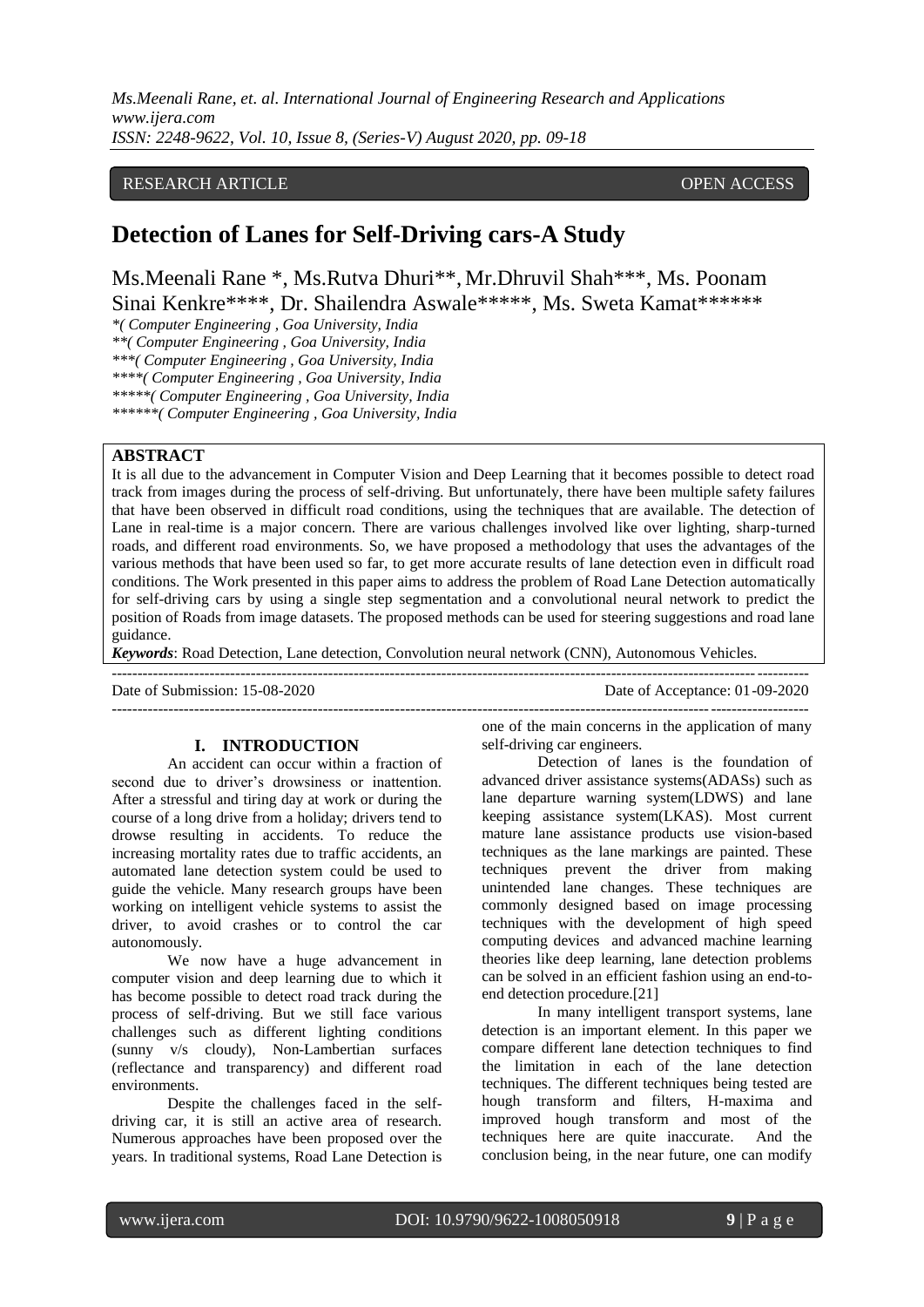the existing Hough Transformation so that it can measure both the curved and straight roads.[23]

Human-factors research is merging with intelligent-vehicle technology to create a new generation of driver-assistance systems that go beyond automated control systems by attempting to work in harmony with a human operator. Laneposition determination is an important component of these new applications.



Figure 1(a) Structured Lane as Input.



Figure 1(b) Output Image showing Detected Lane

With such a wide variety of system objectives, it is important that we examine how lane position is detected and measure performance with relevant metrics in a variety of environmental conditions.The VioLET system introduces steerable filters to the lanedetection-and-tracking problem by allowing greater robustness to complex shadowing and lighting changes, while at the same time maintaining a computational simplicity necessary for fast implementations.[20]

Many approaches can be used for edge detection to help road lane detection: Sobel, Laplacian, and Canny detectors. Sobel edge detection takes advantage of gradient magnitude with the greatest rate's change in the light intensity. The Canny detector, however, goes one step further by applying the Gaussian filter and the Non-Maximum Suppression (NMS) and thresholds the range under such circumstances. robust lane recognition in adverse weather is required. Lane detection mainly uses vision sensors.

Recently a sensor-based study showed to divide the image into five zones, finds the vanishing point in each zone, and expresses the steep curve and the continuous curve with the vanishing points which fuses with other sensors to increase the recognition rate of the lane. Researchers conducted self-driving by using a camera and a laser to determine the travelable area of the vehicle, but the laser was not used for lane detection.

Computer Vision is one of the areas of Artificial Intelligence where information is extracted out of images. With vast demands and expectations of people towards this field, it is rising beyond beliefs: from object detection, pattern recognition, action recognition, automatic guidance, and so on. Many papers have been published about it, especially in Convolutional Neural Network (CNN) and Deep Learning.

CNN methods have largely been exploited in various fields such as machine learning, image processing, video analysis, natural language processing and much more. CNN methods are mainly used for object detection and automation based on images/videos. Convolutional networks are powerful because of their ability to transform small local image patches into higher-level feature representations. Having such a model that provides information about universal features that are familiar to any road environment can result in a more robust and general-purpose detection.

An example of a safety failure is the 2016 Tesla auto-pilot accident, wherein the sensors of the vehicle were blinded by the sun and misinterpreted the trailer of a truck as free road thereby failing to recognize the truck coming from the opposite lane, leading to the crash. This incident highlighted that further research and testing are necessary.

We use Canny detector, which is a multistaged algorithm for the detection of edges with its multiple advantages which completely gets the image ready for CNN. As the Gaussian filters remove the noise in the image it gives good localization as well and immune to noise in an image. In the paper there is also CNN being used having multiple advantages. It can detect features without supervision of a human and is being able to learn the features of the lane image and predict it accurately.

The paper is organised as follows: Section I is a brief introduction to the paper, Section II is the literature study of related papers for better understanding of the concept, Section III is the proposed methodology for our work and Section IV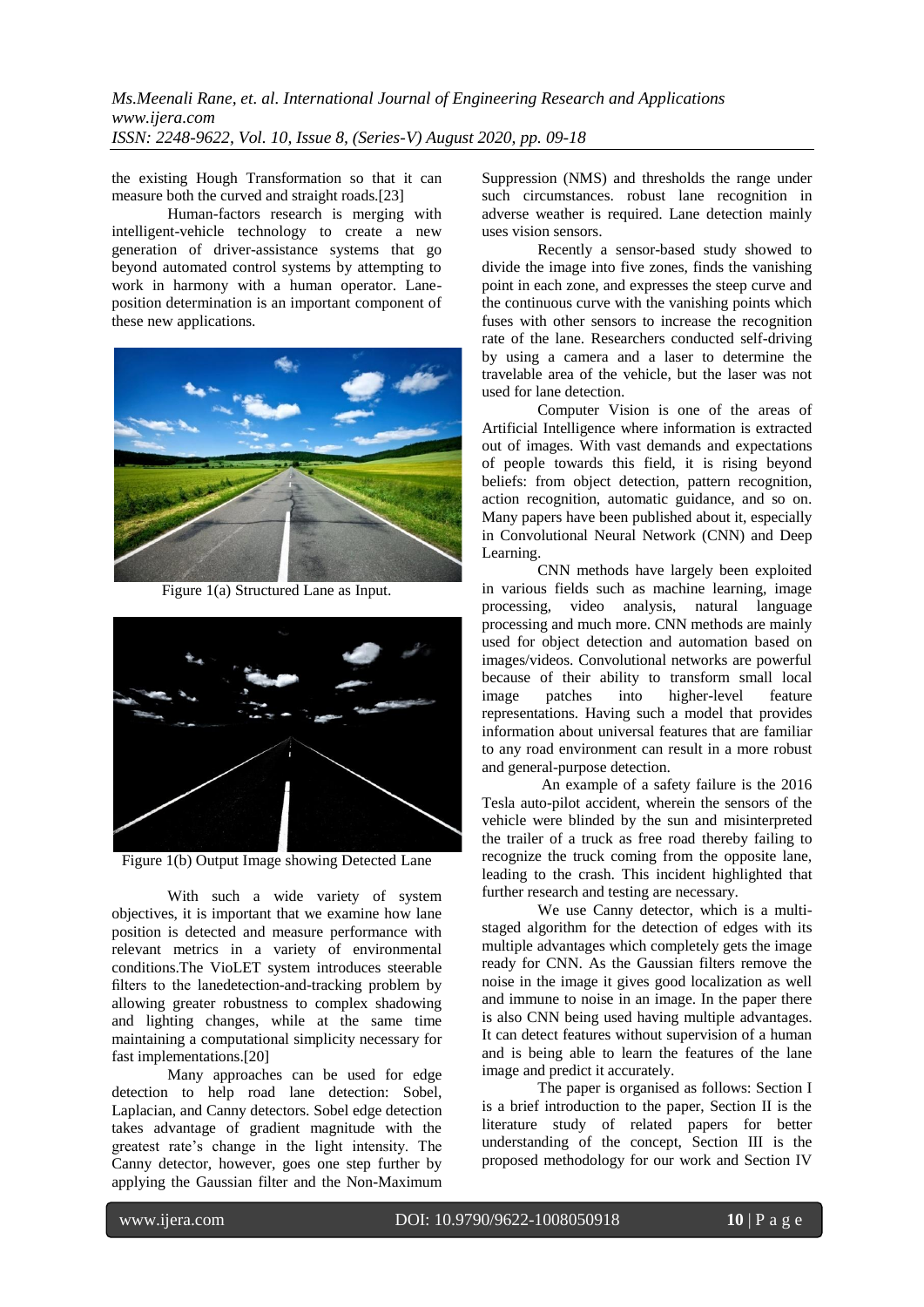is the conclusion and future work possible and Section V are the references made for the study.

# **II. Related work**

#### **2.1 Domain Specific Approaches**

# a) Hough Transform

The Hough transform is a technique which can be used to isolate features of a particular shape within an image. The classical Hough transform is most commonly used for the detection of regular curves such as lines, circles, ellipses, etc. A generalized Hough transform can be employed in applications where a simple analytic description of a feature(s) is not possible. The main advantage of the Hough transform technique is that it is tolerant of gaps in feature boundary descriptions and is relatively unaffected by image noise.

# b) ADAM Optimization Algorithm

The Adaptive Moment Estimation or Adam optimization algorithm is one of those algorithms that works well across a wide range of deep learning architectures. The Adam optimization algorithm is a combination of [gradient descent with](https://engmrk.com/gradient-descent-with-momentum/)  [momentum](https://engmrk.com/gradient-descent-with-momentum/) and [RMSprop](https://engmrk.com/rmsprop/) algorithms.

Some advantages of Adam include:

i) Relatively low memory requirements (though higher than gradient descent and gradient descent with momentum).

ii) Usually works well even with a little tuning of hyperparameters (except alpha).

How it works:

First, it calculates an exponentially weighted average of past gradients, and stores it in variables VdW and Vdb (before bias correction), and VdWcorrected and Vdbcorrected (with bias correction).Then it calculates an exponentially weighted average of the squares of the past gradients, and stores it in variables SdW and Sdb (before bias correction), and SdWcorrected and Sdbcorrected (with bias correction). Finally updates parameters in a direction based on combining information from "1" and "2".

# c) RANSAC Algorithm

The RANSAC algorithm is an algorithm for robust fitting of models in the presence of many data outliers. It is an iterative method to estimate parameters of a mathematical model from a set of observed data that contains outliers. So, it also can be interpreted as an outlier detection method. It is a nondeterministic algorithm in the sense that it produces a reasonable result only with a certain probability, with this probability increasing as more iterations are allowed.

The RANSAC algorithm is a learning technique to estimate parameters of a model by

random sampling of observed data. The RANSAC algorithm is essentially composed of two steps that are iteratively repeated:

i) A sample subset containing minimal data items is randomly selected from the input dataset. A fitting model and the corresponding model parameters are computed using only the elements of this sample subset. The cardinality of the sample subset is the smallest sufficient to determine the model parameters.

ii) Then the algorithm checks which elements of the entire dataset are consistent with the model instantiated by the estimated model parameters obtained from the first step. A data element will be considered as an outlier if it does not fit the fitting model instantiated by the set of estimated model parameters within some error threshold that defines the maximum deviation attributable to the effect of noise.

# d) CNN

Convolutional Neural Networks (CNN) is one of the variants of neural networks used heavily in the field of Computer Vision. It derives its name from the type of hidden layers it consists of. The hidden layers of a CNN typically consist of convolutional layers, pooling layers, fully connected layers, and normalization layers. Convolution and pooling functions are used as activation functions.

CNN's are regularized versions of multilayer perceptron's. Multilayer perceptron typically means connected networks, that is, every vegetative cell in one layer is connected to all or any neurons within the next layer. The "fully-connectedness" of those networks makes them vulnerable to overfitting knowledge. Typical ways of regularization embrace adding some kind of magnitude measurements of weights to the loss function. However, CNN's take a unique approach towards regularization: they take advantage of the hierarchical pattern in knowledge and assemble more complicated patterns using smaller and easier patterns. Therefore, on the dimensions of connectedness and complexness, CNNs are on the lower extremity.

# CNN is composed of two major parts:

*i) Feature Extraction*

In this part, the network will perform a series of convolutions and pooling operations during which the features are detected. If you had a picture of a zebra, this is the part where the network would recognize its stripes, two ears, and four legs.

# ii) Classification

Here, the fully connected layers will serve as a classifier on top of these extracted features. They will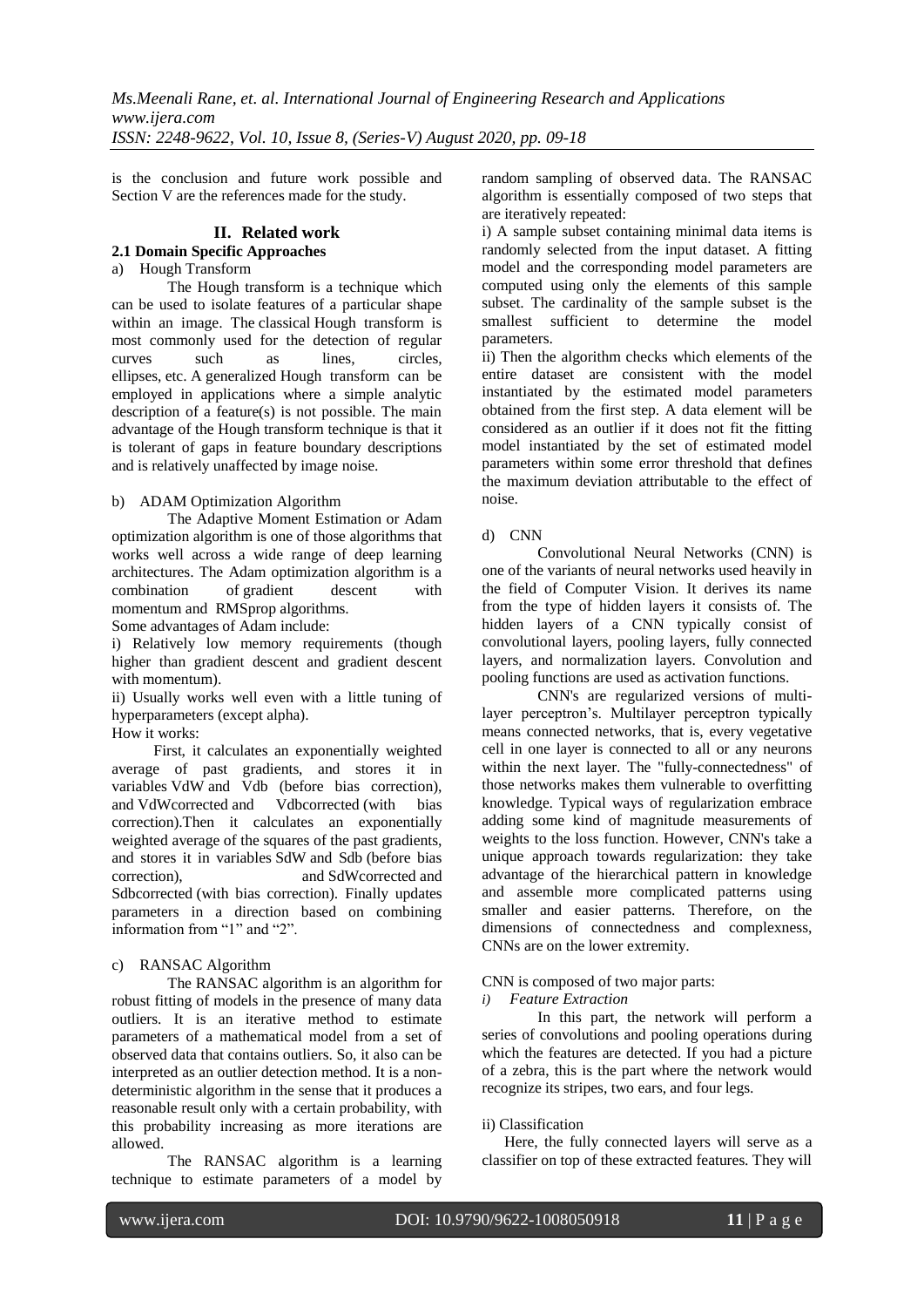*Ms.Meenali Rane, et. al. International Journal of Engineering Research and Applications www.ijera.com*

*ISSN: 2248-9622, Vol. 10, Issue 8, (Series-V) August 2020, pp. 09-18*

assign a probability for the object on the image being what the algorithm predicts it is.

When programming a CNN, each convolutional layer within the network should have the following attributes:

Input is a Tensor with shape.

(number of images) X (image width) X (image depth).

Each convolutional neuron calculates data only for its receptive field.

# *e) FCN*

A fully convolutional network (FCN) uses a convolutional neural network to transform image pixels to pixel categories. Unlike the CNN, an FCN transforms the height and width of the intermediate layer feature map back to the size of input image through the transposed convolution layer, so that the predictions have a one-to-one correspondence with input image in spatial dimension (height and width). Given a position on the spatial dimension, the output of the channel dimension will be a category prediction of the pixel corresponding to the location.

## *AlexNet Architecture*

CNNs had always been the go-to model for object recognition. They don't experience overfitting at any alarming scales when being used on millions of images. Their performance is almost identical to standard feedforward neural networks of the same size. The only problem is that they're hard to apply to high resolution images. At the ImageNet scale, there needed to be an innovation that would be optimized for GPUs and cut down on training times while improving performance. Then came AlexNet.The architecture of AlexNet consists of eight layers: five convolutional layers and three fully-connected layers. Following are some of the features used that are new approaches to convolutional neural networks:

i) ReLU Nonlinearity. AlexNet uses Rectified Linear Units (ReLU) instead of the tanh function, which was standard at the time. ReLU's advantage is in training time; a CNN using ReLU was able to reach a 25% error on the CIFAR-10 dataset six times faster than a CNN using tanh.

ii) Multiple GPUs. Back in the day, GPUs were still rolling around with 3 gigabytes of memory (nowadays those kinds of memory would be rookie numbers). This was especially bad because the training set had 1.2 million images. AlexNet allows for multi-GPU training by putting half of the model's neurons on one GPU and the other half on another GPU. Not only does this mean that a bigger model can be trained, but it also cuts down on the training time.

iii) Overlapping Pooling. CNNs traditionally "pool" outputs of neighboring groups of neurons with no overlapping. However, when the authors introduced overlap, they saw a reduction in error by about 0.5% and found that models with overlapping pooling generally find it harder to overfit.

The Overfitting Problem. AlexNet had 60 million parameters, a major issue in terms of overfitting. Two methods were employed to reduce overfitting:

i) Data Augmentation. The authors used labelpreserving transformation to make their data more varied. Specifically, they generated image translations and horizontal reflections, which increased the training set by a factor of 2048. They also performed Principle Component Analysis (PCA) on the RGB pixel values to change the intensities of RGB channels, which reduced the top-1 error rate by more than 1%.

ii) Dropout. This technique consists of "turning off" neurons with a predetermined probability (e.g. 50%). This means that every iteration uses a different sample of the model's parameters, which forces each neuron to have more robust features that can be used with other random neurons. However, dropout also increases the training time needed for the model's convergence.

# **2.2 Comparison of Papers**

Benchmarks for autonomous driving are set. Histogram of the oriented gradient (HOG) is used for the same.194 training and 195 test image pairs at a resolution of 1240\*376 pixels are used. Compared to previous datasets it is the first one with realistic nonsynthetic imaginary and accurate ground truth. Difficulties are faced with non-Lambertian surfaces, large displacements, a variety of materials, different lighting conditions. [1]

The problem of autonomous driving along ill-defined roads using a convolutional neural network (CNN) has been addressed. 10 datasets (20880 frames) are used to train and evaluate the network. Comparison is done between light CNN, AlexNet and a 4layered feed-forward network architecture. AlexNet architecture provides the highest level of accuracy. The advantage is that it doesn't depend on features such as road markings and is flexible to a wide range of road environments. A disadvantage is that the colour distributions along the road are not always static. [2]

Road detection is carried out by fusing LIDAR point clouds and camera images. Fully convolutional Neural network (FCN), early and late fusion and Adam optimization algorithm are used for the same.289 training images and 290 test images where used. The proposed cross fusion FCN performed excellently with a Max F-score of 96.02%. LIDARs sense environment using their own emitted pulses of laser light and are not much affected by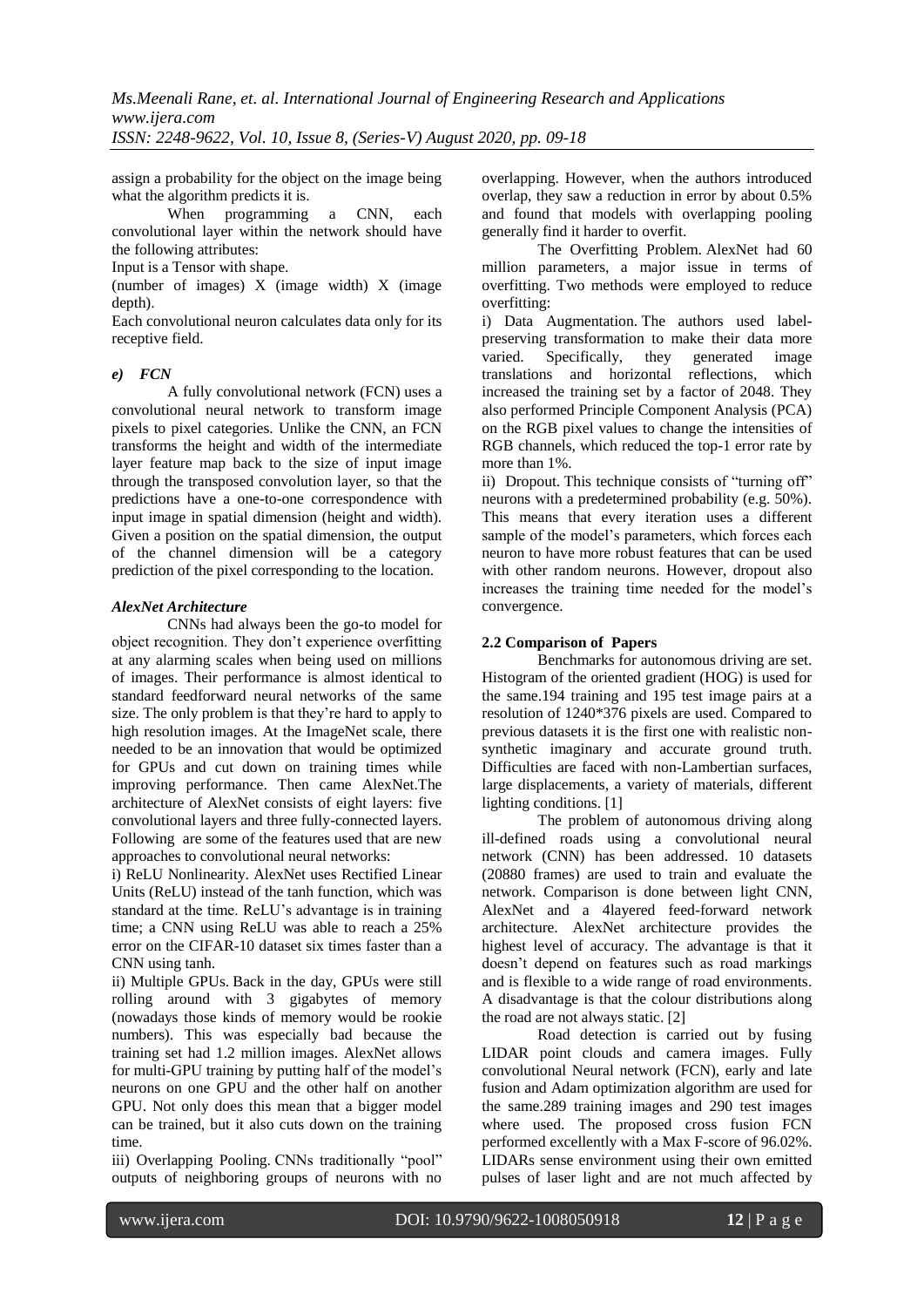external lighting conditions but they have a limited range, between 10-100mtrs and provides sparse data. [3]

To help the driver with more information about the object in their driving environment and guidance of road lane. ImageNet competition datasets with 1000 classes are used. Region of Interest (ROI), Contrast Limited Adaptive Histogram Equalization (CLAHE) and Gemma correction are used. Results are pretty accurate in highway areas. It is extremely sensitive to noises and increases computation complexity. It also gets confused between the white line and the sand on the edge of the road in urban areas. [4]

Lane following and obstacle detection capabilities for autonomous vehicles is shown in [5]. The input is a stream of video captured by a fisheye camera mounted on the vehicle. Lane detection is done using image processing techniques and object detection is done using LIDAR. The paper makes use of Hough Transform. The System proposed in the paper performs at an average speed of 10-13 frames per second. The difficulty is to detect lane markers on poor lighting conditions and shadows.

A deep learning approach for road detection using LIDAR data is attempted in [6]. 289 training images and 290 test images are used. Adam optimization algorithm and FCN algorithm is used. The proposed method provides an accuracy of 94.15%. It is not sensitive to environmental illumination. IPM makes the assumption of flat and obstacle-free roads which isn't satisfied in the real world thereby producing images with inaccurate distances and road geometry.

An alternative system for maintaining the position of autonomous vehicles is shown in [7] published by Hindawi 2016. 3methods ae used for long-range obstacle detection which are radar, Laser scanner, and computer vision. The method doesn't require to have a vision of the reference element behind the vehicle. The algorithms are focused on mobile robots whose dynamic behaviour differs from road vehicles and their environment.

A Robust Lane detection method is attempted in [8] published by springer 2014. Live video clips are used which contain three different conditions. The method uses the Gaussian smoothing and Hat type kernel principle, Hypothesis generation and verification are done. So the results generated by this method are most accurate as the region of detected lane overlaps with the target lane. Lane information is reinforced and surrounding noise suppressed for suitable lane detection. Detecting more than two lanes is difficult using the RANSAC algorithm.

In the next paper [9] Real-time lane detection is attempted based on the Hyperbola Pair lane boundary model along with improved RANSAC paradigm. Image datasets of 50,000 Frames and 6 video clips are used. The dataset used covers many conditions including sunny, cloudy, daytime, dusk night-time, solid and dust marking, straight and curvilinear roads, partly occupied markings and other traffic markings on the road. The average time for processing in the day is 8.32 Ms/frame while at night the time it takes is 7.62ms/frame. The method is based on pixel clustering in this operation is timeconsuming and hence the image to be processed cannot be large.

Analysis on different edge detection algorithms is done using Prewitt, Sobel, canny, LoG and Roberts. Canny performed the best but it has a higher execution time while Prewitt has the best execution time but not so good performance. Sobel is the best option since it has the best performance after canny and has less execution time. Canny edge detector finds the edge from the image without disturbing edge features by removing the noise and using the threshold values. At times improper object orientation is resulted due to discontinuous illumination. [10]

To tackle the problem of visual road detection, 289 training images and 290 test images are used. The algorithm used is Conditional Random Field (CRF) and Spatial rays features. Deconvolutional Neural networks (DNNs) architecture is used. The precision of 90.87% is achieved with a runtime of 0.03 seconds. FCN network can deal arbitrarily size inputs and outputs and hence it can classify the whole image at once. The disadvantage is that the sensors are expensive and provide limited information about colour and texture. Also, illumination alters the scene's appearance. [11]

In the reference paper [12] published by Elsevier 2017, a Robust lane detection algorithm using restricted search space in the Hough domain is presented.1000 Highway road images are used. An algorithm such as symmetrical local threshold (SLT), Hough transform, Region of interest (ROI) and Hough accumulator is used. The results for detection have been 97% accurate. The algorithm may fail when the road border is not defined by painted lane marking.A Linear model is used for lane detection using four video sequences and 1225 frames in the size of 640\*480 pixels.

Hough transform and single linkage clustering are the algorithms used. The method has been 98.8%accurate. The running time for each frame is fairlystable but the algorithm cannot be used for unstructured roads. [13]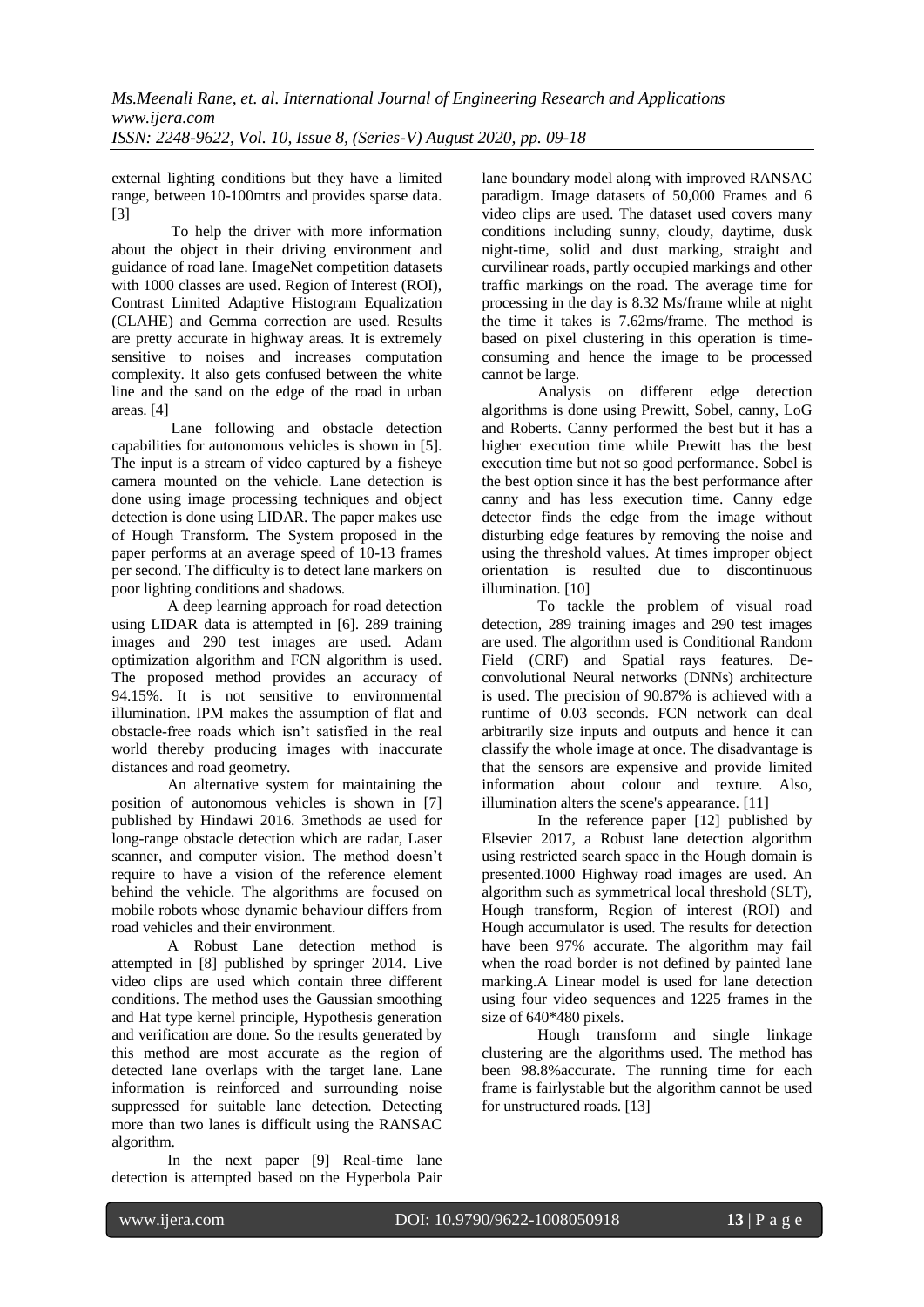| Reference | Dataset                                                                                    | Algorithm/<br>Architecture                                             | Accuracy                                                                                                                     | Advantage                                                                                                                                                                                                                                      | Disadvantage                                                                                                                                                                                                    |
|-----------|--------------------------------------------------------------------------------------------|------------------------------------------------------------------------|------------------------------------------------------------------------------------------------------------------------------|------------------------------------------------------------------------------------------------------------------------------------------------------------------------------------------------------------------------------------------------|-----------------------------------------------------------------------------------------------------------------------------------------------------------------------------------------------------------------|
| $[1]$     | 12,000<br>images with<br>40,000<br>objects.                                                | HOG.                                                                   | Not Accurate<br>Regression: -<br><b>Gaussian Process</b><br>performs best.                                                   | First one with realistic<br>non-synthetic imaging<br>and correct ground<br>truth.<br>Maintains AN up-to-date<br>on-line analysis server.                                                                                                       | Large displacements.<br>A large variety of materials.<br>Consist of low-quality imagery.<br>Non-Lambertian surfaces.<br>Different lighting conditions.                                                          |
| $[2]$     | 10 datasets<br>(20880<br>frames).                                                          | L-CNN.<br>AlexNet.                                                     | AlexNet provides<br>higher level accuracy.                                                                                   | Does not depend on<br>features such as road<br>markings environments.                                                                                                                                                                          | Color distributions on road are<br>not always static.<br>Local and dynamic changes can<br>reduce accuracy.                                                                                                      |
| $[3]$     | 289 training<br>images and<br>290 test<br>images<br>33 images of<br>challenging<br>scenes. | FCN.<br><b>ADAM</b><br>optimization<br>Algorithm.                      | The Multimodal<br>system provides high<br>accuracy.<br>Cross fusion FCN<br>Performs excellent<br>(Max F-score of<br>96.02%). | Sense the environment<br>using their own emitted<br>pulses of laser light.<br>They provide accurate<br>distance measurements.<br>FCN reduces memory<br>requirements.<br>FCN can learn from the<br>data itself, during the<br>training process. | LIDARs have a limited range,<br>between 10 to 100m and<br>provide sparse data.                                                                                                                                  |
| $[4]$     | Dataset with<br>1000 classes.                                                              | ROI.<br>CLAHE.<br>Gamma<br>Correction.                                 | Accurate for Highway<br>Areas.                                                                                               | Computation is faster<br>when edge detection<br>and lane construction<br>runs in parallel.<br>Suitable for highway<br>conditions.                                                                                                              | Extremely sensitive to noises.<br>Adds more computation to the<br>model.<br>Sudden over<br>lighting/illumination greatly<br>affects the detection.<br>Sharp-turned roads could lead<br>to inaccurate detection. |
| $[5]$     | Video<br>captured by<br>camera.                                                            | Hough Transform.                                                       | The average speed of<br>10 to 13 frames per<br>second.                                                                       | Finds an obstacle it also<br>determines its position<br>by calculating the<br>angular range.                                                                                                                                                   | Detecting lane markers on<br>poor lighting conditions and<br>shadows.                                                                                                                                           |
| [6]       | 289 Training<br>Images<br>290 Test<br>Images.                                              | Adam<br>optimization<br>algorithm.<br>FCN.                             | Point cloud with a<br>precision of 94.15%.                                                                                   | It is designed to cover a<br>vast receptive field and<br>to prepare high-<br>resolution feature maps.<br>Improve segmentation<br>accuracy.                                                                                                     | False-positive detection and<br>boundary between road and<br>sidewalk was not sharp.                                                                                                                            |
| $[7]$     | $\frac{1}{2}$                                                                              | An algorithm<br>based on vehicle<br>dynamics<br>mathematical<br>model. |                                                                                                                              | The method doesn't<br>require tensor to have<br>vision of the reference<br>element behind the<br>vehicle.<br>The method does not<br>require absolute<br>positioning or landmarks<br>in the infrastructure.                                     | This algorithm's are focused on<br>mobile robots whose dynamic<br>behavior differs from road<br>vehicles and its environment.                                                                                   |
| [8]       | Live video<br>clips.                                                                       | Gaussian<br>smoothing.<br>Hat type kernel<br>Principle.                | More than half of the<br>region detected over<br>target lane are<br>accurate.                                                | Reinforce the lane<br>information and<br>suppress the<br>surrounding noise<br>information for suitable<br>lane detection.                                                                                                                      | Detecting more than two lines.<br>Shift of a lane between two<br>frames is too big.<br>Shift of vanishing point<br>determine by the left and right<br>line is too big.                                          |
| $[9]$     | Image<br>dataset of<br>50,000<br>frames and 6<br>video clips.                              | RANSAC paradigm<br>algorithm.                                          | Avg Daytime 8.32 MS<br>/ frame.<br>Avg nighttime 7.62<br>MS / frame.                                                         | Can detect lane in<br>different conditions such<br>as sunny and cloudy,<br>daytime, dusk and<br>nighttime.                                                                                                                                     | Based on pixel clustering and<br>area:<br>This operation is time<br>consuming hence the image to<br>be processed cannot be large.                                                                               |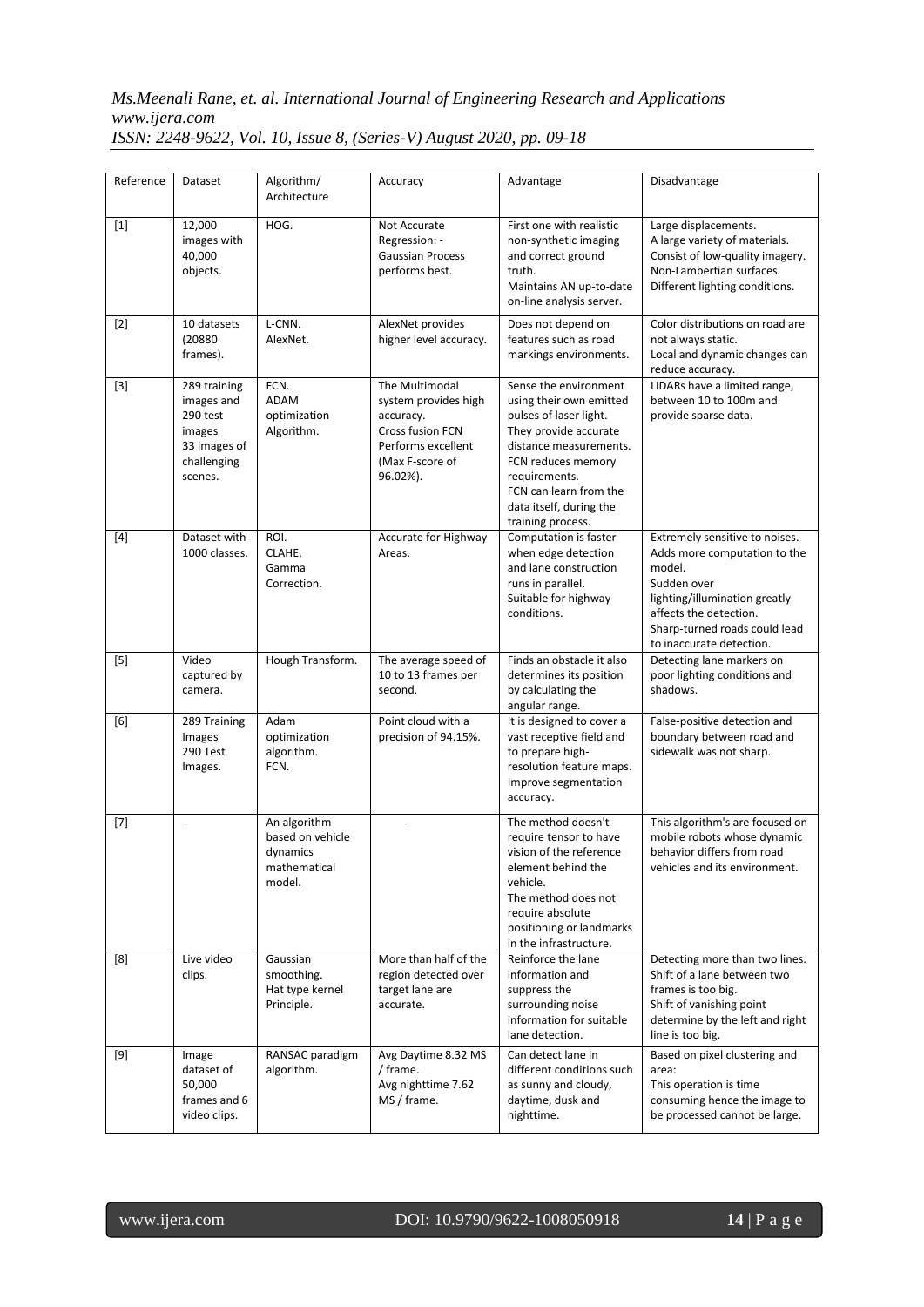| $[10]$ | L,                                                | Prewitt.<br>Sobel.<br>Canny.<br>LoG.<br>Roberts.                                                              | Sobel has the best<br>performance<br>after<br>canny, has a less<br>execution time. | edge detector<br>Canny<br>finds the edge from the<br>image without disturbing<br>edge<br>features<br>by<br>removing the noise and<br>using<br>the<br>threshold<br>values.                         | Improper object orientation due<br>to discontinuous illumination.                                                                     |
|--------|---------------------------------------------------|---------------------------------------------------------------------------------------------------------------|------------------------------------------------------------------------------------|---------------------------------------------------------------------------------------------------------------------------------------------------------------------------------------------------|---------------------------------------------------------------------------------------------------------------------------------------|
| $[11]$ | 289<br>Training<br>Images<br>290 Test<br>Images.  | CRF.<br>Spatial rays features.<br>DNNs.                                                                       | Precision of 90.87%.<br>Runtime of 0.03sec.                                        | Instead of patch a whole<br>image can be used as<br>input for FCN.<br>FCN network can deal<br>arbitrarily sized inputs<br>and outputs hence being<br>able to classify the whole<br>image at once. | Sensors are costly and provide<br>confined information about<br>color and texture.<br>Illumination may alter the<br>scene appearance. |
| $[12]$ | 1000<br>highway<br>road<br>images.                | Grey scale<br>Conversion.<br>Hough transform.<br>ROL<br>Hough accumulator.<br>Symmetrical Local<br>Threshold. | Revealing detection<br>rate of more than<br>97%.                                   |                                                                                                                                                                                                   | Algorithm may fail when the<br>road border is not defined by<br>painted lane marking or when<br>there is road marking.                |
| $[13]$ | 4 video<br>sequences<br>and 1225<br>frames.       | Hough transform<br>Single linkage<br>clustering.                                                              | 98.8%.                                                                             | Running time for each<br>frame is fairly stable.                                                                                                                                                  | Can't be used for unstructured<br>roads.                                                                                              |
| $[14]$ | 1003<br>images.                                   | Gabor filters.<br>Locally soft<br>adaptive voting<br>Color based<br>segmentation.                             | 90%.                                                                               | Can be used in terrain<br>where there are no<br>structured roads.<br>Use of Gabor filters<br>helps in determining<br>texture quickly                                                              | Algorithm is slow and not very<br>precise.                                                                                            |
| $[15]$ | Video<br>captured.                                | <b>RANSAC</b><br>algorithm.<br>Hough Transform.<br>IPM.                                                       | Isolated 99.08%.<br>Highway 98.34%.                                                | Despite noisy<br>measurements, the<br>Kalman filter recursively<br>estimates the dynamics<br>of the state vector.                                                                                 | A missed detection<br>occurs when no estimate is<br>presented despite a relevant<br>lane marker being visible.                        |
| $[16]$ | 289<br>Training<br>Images.<br>290 Test<br>Images. | HOG.<br>RGB colour model.                                                                                     |                                                                                    | The color-based<br>segmentation method<br>can easily get rid of the<br>influence due to the<br>sunlight, shadow,<br>pavement, and obstacles.                                                      | Colours should be distinct.                                                                                                           |
| $[17]$ | Dataset<br>with 1000<br>classes.                  | Gaussian filters.<br><b>RANSAC</b><br>algorithm.                                                              | Works at high rates<br>of 50 Hz.                                                   | Based on the top view of<br>the image for inverse<br>perspective mapping.<br>Detect all roads in still<br>pictures of urban roads.                                                                | Can't be used for unstructured<br>roads.                                                                                              |

**Table 01:** Literature Survey

Road detection is done from a single image wherein the road may not be well-paved or havedelineated edges or some a priory is known color or texture distribution.1003 images which

include 300 images from well-paved roads with painted markers, 430 desert images and of the rest images corresponding to the rural roads that have no painted lines. Gabor filters, locally soft adaptive voting and color based segmentation is used. The results are 90% accurate and can be used in terrains where there are no structured roads. The use of Gabor filters helps in determining the texture of the roads quickly. The disadvantage is that the Algorithm is not very precise. [14]

Lane detection and tracking are attempted with RANSAC and Kalman filters which help to smoothen the output of the lane tracker. Video is captured in VGA resolution at 30FPS. A RANSAC algorithm robustly fits a model through the most probable dataset or inliers like rejecting outliers. The accuracy at isolated places is 99.08% and in the highway region, it is 98.34%. Despite noisy measurement, the Kalman filter recursively estimates the dynamics of the state vector. A missed detection occurs when no estimate is presented despite a relevant lane marker being visible. [15]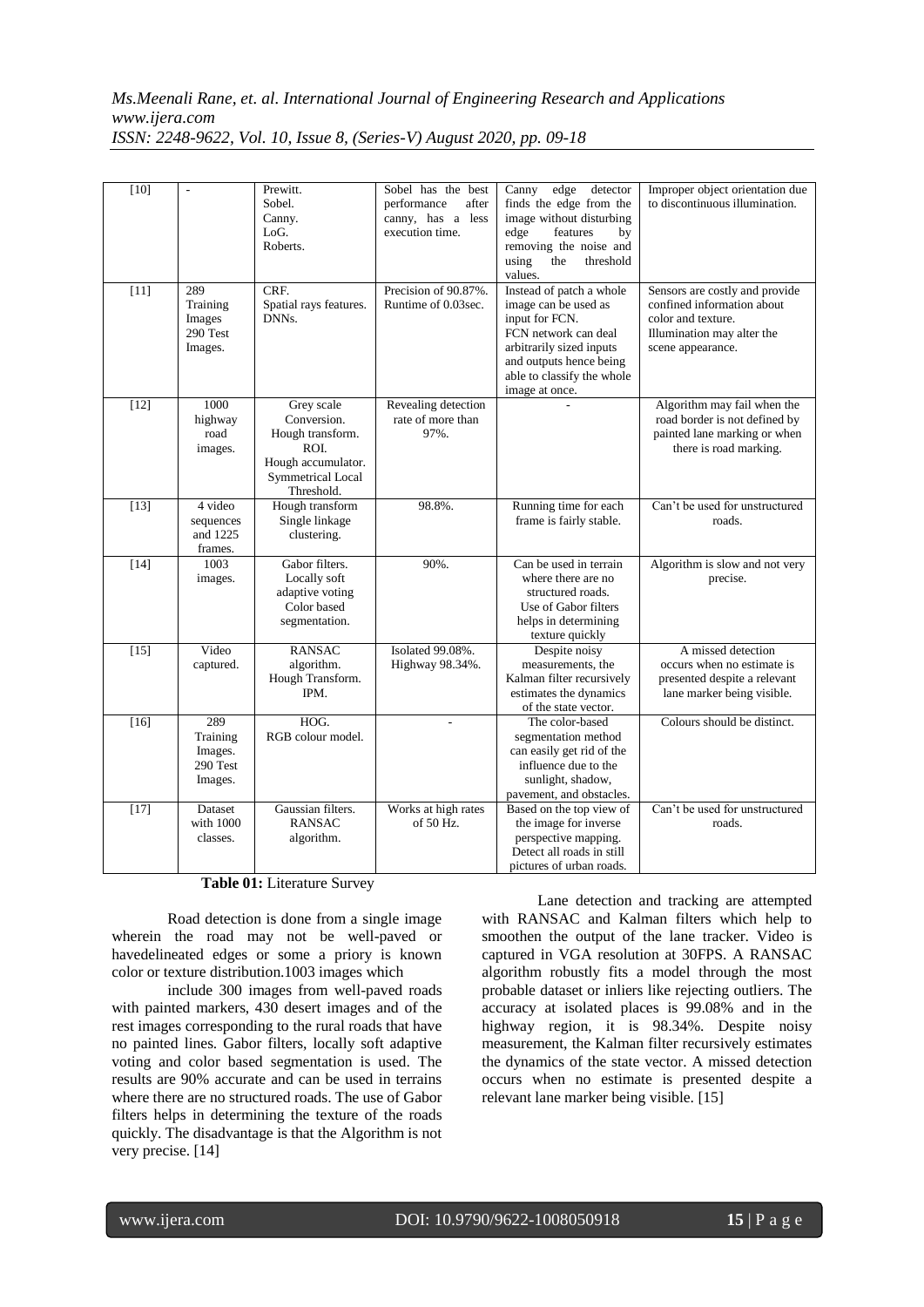# **III. METHODOLOGY**

A. Input Images (Datasets)

The most commonly used datasets are from Caltech: Washington1 with 339 images, Washington2 with 234 images, Cordova1 with 252 images and Cordova2 with 408 images. Another common dataset is CUlane dataset and Kitti Road dataset. In total, there are 641 images in the dataset. We have decided to use the later datasets with 448 images for training our CNN model and 193 for testing.

#### B. Pre-processing

The digital image process is that the use of laptop algorithms to perform an image process on digital pictures. As a subfield of the digital signal processor, the digital image process has several benefits over analog image process. It permits a far wider vary of algorithms to be applied to the knowledge input file. The digital image process aims to boost the image knowledge (features) by suppressing unwanted distortions and the improvement of some necessary image options so that our AI laptop vision models will take pleasure in this improved data to figure on.

## Converting to Gray Scale Image

Taking a mean of 3 colors. Since its associate RGB image,thus it means you've got extra r with g with b and so divide it by three to urge your required grayscale image.

#### Segmentation - Canny Edge Detection

Image segmentation is partitioning of the digital image into multiple segments which include super-pixels. The reason for segmentation is to simplify and change the representation of an image into something more meaningful and easier to analyze. The use of Image Segmentation is to locate objects and boundaries such as curves and lines in images. The process of assigning labels to each pixel in an image such that pixels with the same label share certain characteristics is called image segmentation. Canny Edge Detection algorithm

It can be divided into 5 different steps:-

1.) Apply the Gaussian filter to smooth the image in order to remove the noise.

2.) Find the intensity gradients of the image.

3.) Apply non-maximum suppression to induce elimination for a spurious response to edge detection.

4.) Apply double threshold to determine potential edges.

5.) Track edge hysteresis: Finalize the detection of edges by suppressing all the other edges that are weak and not connected to strong edges. Feature Extraction - Region of Interest

It is typically of interest to method one subregion of a picture, going to different regions unchanged. This is often unremarkably observed as a region-of-interest (ROI) process. Image sub-regions could also be handily such by mistreatment Mathematical Graphics primitives, like purpose, Line, Circle, Polygon, or just as a listing of vertex positions.

A region of interest (ROI) may be a portion of a picture that you simply need to filter or perform another operation on. You outline associate ROI by making a binary mask that may be a binary image that's identical size because the image you wish to method with pixels that outline the ROI set to one and every one different pixels set to zero.

C. Classification - Convolutional Neural Network (CNN)

CNN's are regularized versions of multilayer perceptron's. Multilayer perceptron typically means connected networks, that is, every vegetative cell in one layer is connected to all or any neurons within the next layer. The "fully-connectedness" of those networks makes them vulnerable to overfitting knowledge.

Typical ways of regularization embrace adding some kind of magnitude measurements of weights to the loss function. However, CNN's take a unique approach towards regularization: they take advantage of the hierarchical pattern in knowledge and assemble more complicated patterns using smaller and easier patterns. Therefore, on the dimensions of connectedness and complexness, CNNs are on the lower extremity.

The three main layers for building the convolutional network architecture are:

i) Convolutional Layer

A CNN consists of an input and output layer along with multiple hidden layers which typically consist of a series of convolutional layers that convolve with multiplication or other dot product.

#### ii) Pooling Layer

The purpose of the pooling layer is to reduce the spatial size of the image to reduce the number of parameters and computation in the network progressively.

iii) Fully Connected Layer

The output layer in CNN is Fully Connected where the input from the other layers is flattened and sent so as to transform the output into the number of classes as desired by the network.

Algorithm Steps For CNN Classifier:

i) Data Acquisition

Preprocessed output is given as input to the CNN Classifier.

i) Data Preprocessing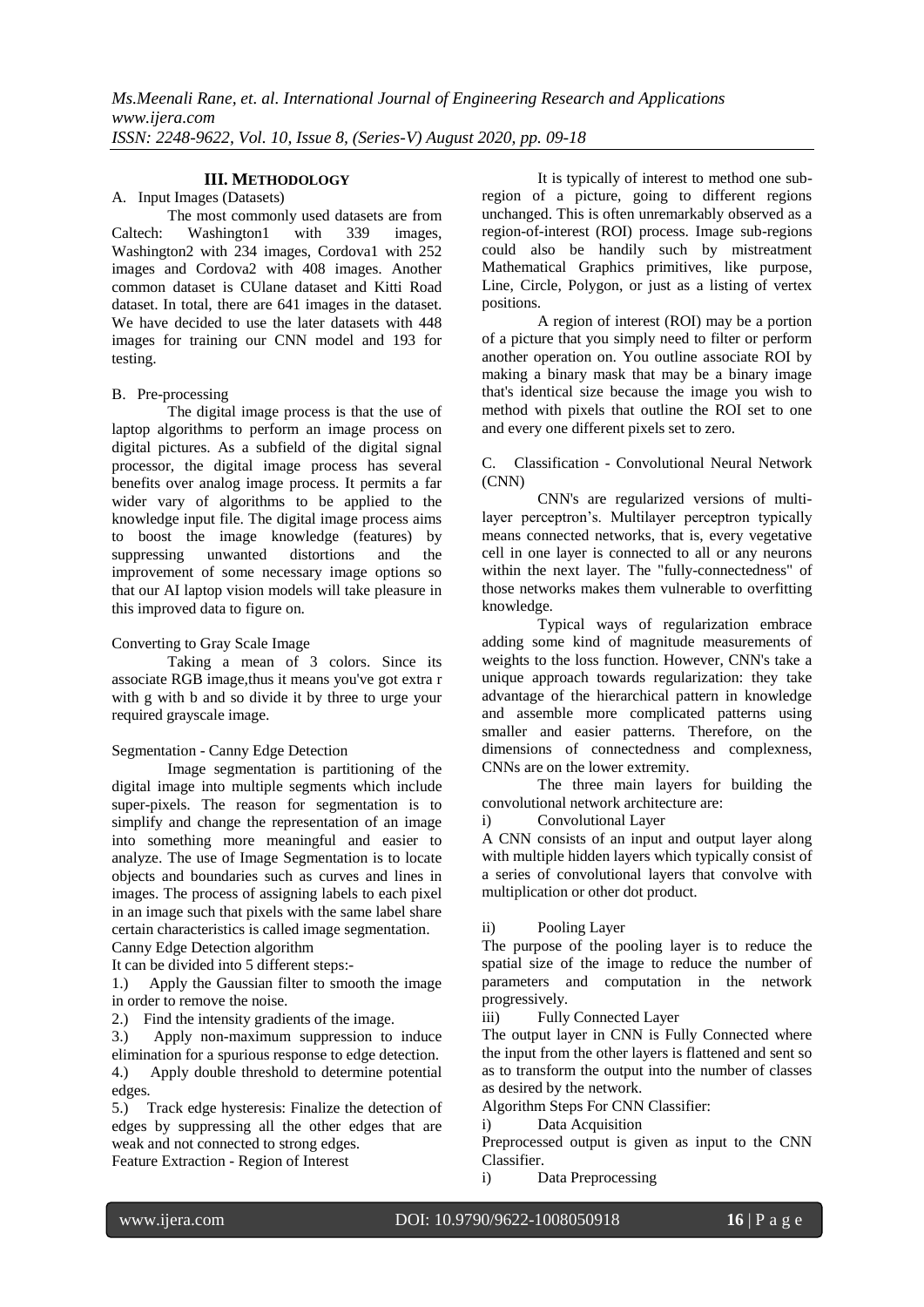The input is preprocessed further to get the images ready for classification. This is done in the Feature Extraction part, i.e. in the Convolution and Pooling Layers.<br>ii)

## **CNN Classification**

The final classification of the image into the desired classes is cone in the last layer, i.e. in the classification part consisting of the Fully Connected Layer.



#### **IV. CONCLUSION AND FUTURE WORK**

According to the survey images have to be converted into grayscale for easier processing. Median Filtering performs best for removing salt and pepper noise.

Optimal Thresholding for segmentation and Canny detector for Edge Detection proved to be the best.CNN seemed fast and accurate for real-time lane detection.



#### **Figure 2:** Architecture for Lane Detection of the System Proposed.

CNN may not be easy to analyse and decompose into clear operational principles but they are free from human injected biases that sometimes limit the robustness and the capability of autonomous systems to operate in a-priori unknown conditions. Future work will include the implementation for detection of lanes for self-driving cars using CNN as stated in the proposed methodology .